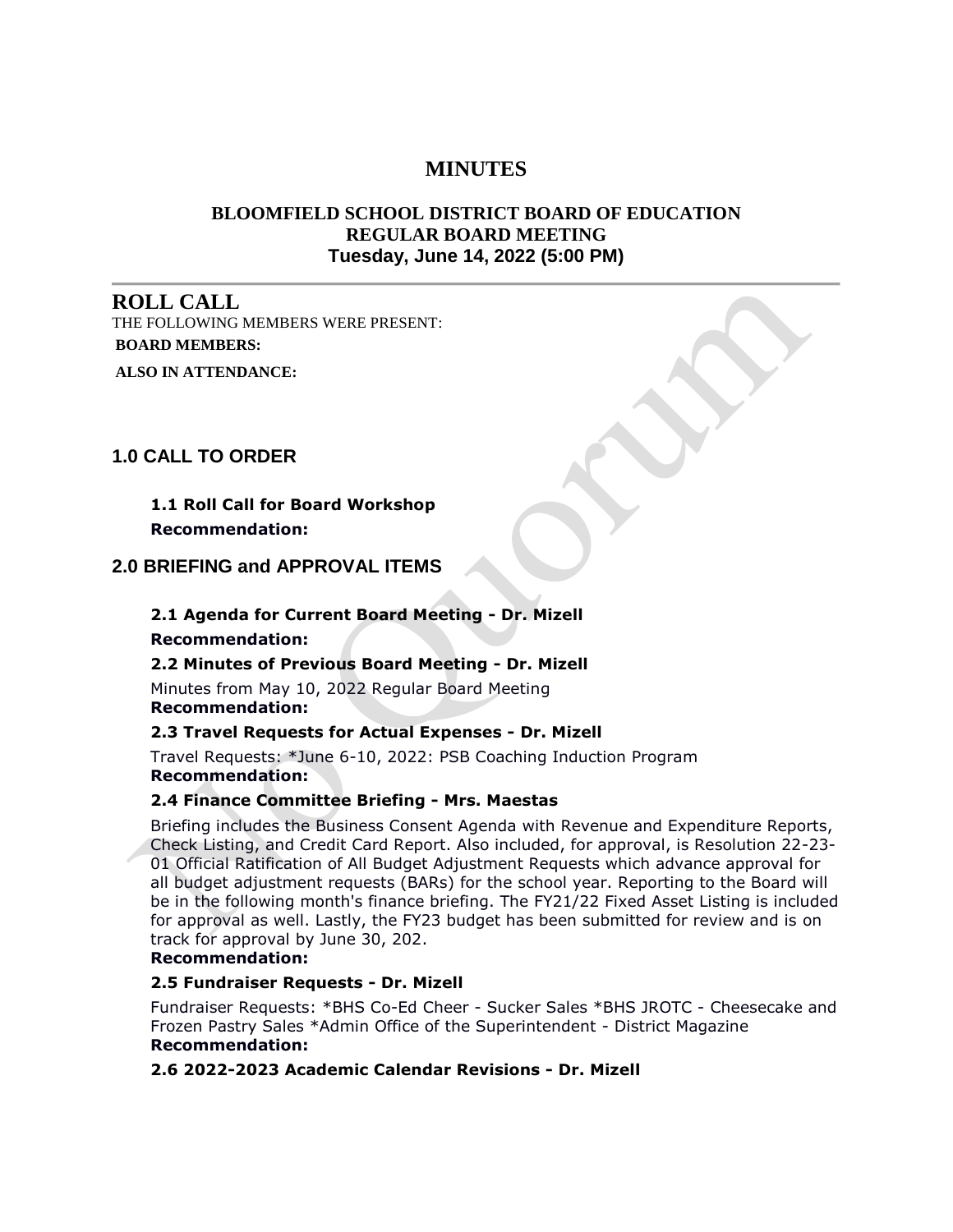The calendar is being revised to reflect Monday, May 22, 2023 as a full learning day, not an early release day. This will allow for an uninterrupted time for final exams. Also, with early release on Mondays for professional development, there are no inclement weather days provided. Any inclement weather days will be remote learning days for the 2022-2023 school year.

# **Recommendation:**

# **2.7 Auction and/or Disposal of Maintenance Items - Mr. Olivas**

Items are being stored and no longer being used. Asking for approval to auction off or dispose of listed items.

# **Recommendation:**

# **2.8 Menu Planner Contract Extension - Mr. Olivas**

Requesting extending the menu planner contract from 190 to 210 to keep up with updating meal pattern by the USDA and to implement changes at school sites to increase participation. The time will be utilized by creating new recipes and uploading supporting documents required for each protein and grain served.

# **Recommendation:**

### **2.9 Title and Pay Change for Admin Assistant to Office Manager for Multiple Cabinet Members - Mrs. Hernandez**

Reorganizing positions and pay of Admin Assistants for multiple Cabinet Members to Office Managers.

#### **Recommendation:**

### **2.10 Stipend for JROTC Sponsor - Mr. Tensay**

The JROTC sponsor attends all home events for basketball, baseball, football, wrestling, soccer and softball and does not currently receive a stipend. These are NMAA sanction events.

#### **Recommendation:**

#### **2.11 Esports Sponsor Stipend - Mr. Tensay**

Esports has grown over the past year, with students in both high school and middle school. The program is NMAA sanction.

#### **Recommendation:**

#### **2.12 Diagnostician Level Increase - Mrs. Benavidez**

To encourage Diagnosticians to level up on their licensure, they will receive \$1,500 for level II and an additional \$1,500 for level III.

#### **Recommendation:**

# **2.13 Ancillary and Teletherapy RFP Extensions - Mrs. Benavidez**

The current RFP was approved in July 2019 for Ancillary and Teletherapy services. Requesting approval of a continuation of the RFP. With a lack of certified staff, contract services are needed for identified students.

#### **Recommendation:**

# **3.0 DISCUSSION and REVIEW ITEMS**

# **3.1 New Policy DO-Disposition of Public School Facilities to Charter Schools - Mr. Olivas**

The 2022 Legislature via House Bill 43 amended the provisions of the Charter Schools Act to more specifically address the obligation of the public schools to develop a facilities prioritization plan and to notify charter schools located within the district of